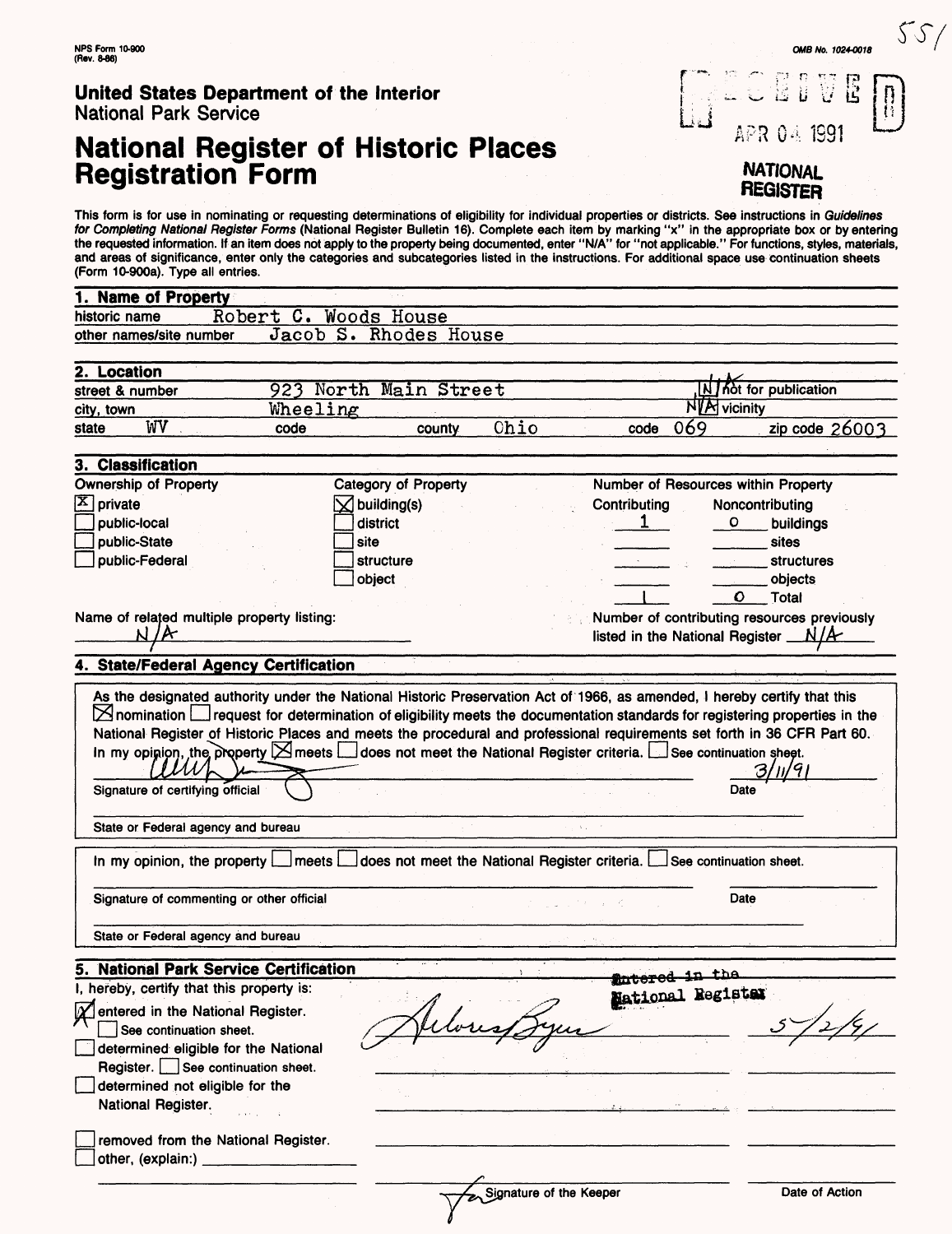| Historic Functions (enter categories from instructions)                                                   | Current Functions (enter categories from instructions) |  |  |  |
|-----------------------------------------------------------------------------------------------------------|--------------------------------------------------------|--|--|--|
| <b>Example 2</b> Domestic/single dwelling                                                                 | Social(clubhouse                                       |  |  |  |
|                                                                                                           |                                                        |  |  |  |
|                                                                                                           |                                                        |  |  |  |
|                                                                                                           |                                                        |  |  |  |
| <sub>の出</sub> 行ばなば                                                                                        |                                                        |  |  |  |
| <b>Description</b>                                                                                        |                                                        |  |  |  |
| <b>Architectural Classification</b><br>(enter categories from instructions) and the state of the state of | Materials (enter categories from instructions)         |  |  |  |
|                                                                                                           | foundation ashlar sandstone block                      |  |  |  |
| Italianate and Greek Revival                                                                              | walls brick, American bond                             |  |  |  |
|                                                                                                           | roof asphalt rolled roofing                            |  |  |  |
|                                                                                                           |                                                        |  |  |  |
|                                                                                                           |                                                        |  |  |  |

Describe present and historic physical appearance.

A brick residence with a distinguished Italianate facade, this building was the residence of several prominent Wheeling businessmen and their families (photo 1). Architectural details show that this is an early remnant of the second cycle of construction on Wheeling's main street, postdating eighteenth century log structures. It is a witness to the grandeur of Wheeling that came with the 1849 completion of the nearby Suspension Bridge. While altered by an Italianate facade and side bay window and removal of two interior partitions in the main block, this building still retains much of its original interior and exterior detail. The site has been altered with a parking lot in the rear and neighboring buildings to the south have been removed. It is located between two National Register districts in an area that does not qualify as a district (photo 3). The building is presently home of a private drinking club\* The Snake Club.

The two and one-half-story, thirteen room residence faces a mixed commercial/residential street that once was lined with fine residences of the mid- to late 1800s. This building is set directly on the sidewalk edge as are its neighbors. There is a concrete street curb and sidewalk about 8' wide. In the rear, the lot slopes steeply to a former railroad grade and the Ohio River. On the south there is an easement and driveway access to the back of the lot (photo 2). Most windows and the rear door access this side of the house. The north side has had three exterior openings and faces the neighboring Second Empire residence, the Robert W. Hazlett house. The rear of the house recently has had a porch removed. The 1901 Sanborn map notes a rear bay window with wooden shingle roof where the recent porch was located. The map also shows an octagonal building in the rear, center of the lot. The-latter may have been a carriage house or garden pavilion.

The house is 32 feet x 90 feet, three bays wide, with a front block of 45' and wing of 45'. The front block of the house shows it ridge to the street and has parapet end walls with sandstone caps. There are two chimneys in the south end wall. This block originally had a north stair hall and two south parlors. The rear wing is a shed with stone capped parapet on the north; It has a front-room, south hall, middle room and two back rooms. The house has a full basement. Exterior foundation walls are ashlar sandstone with bushhammered faces and chisel-cut edge dressing. The interior basement walls are cut, coursed sandstone with stone chimney piers. The front of the house has  $9'$ -6" ceilings on the first two floors:  $8'$ -6" ceilings are in the two floors of the wing. The secondary exterior walls are brick bearing walls in American bond with header courses every sixth row on the south, every seventh row on the west and every eighth on the north. The south side of the building has been painted. The front

[x] See continuation sheet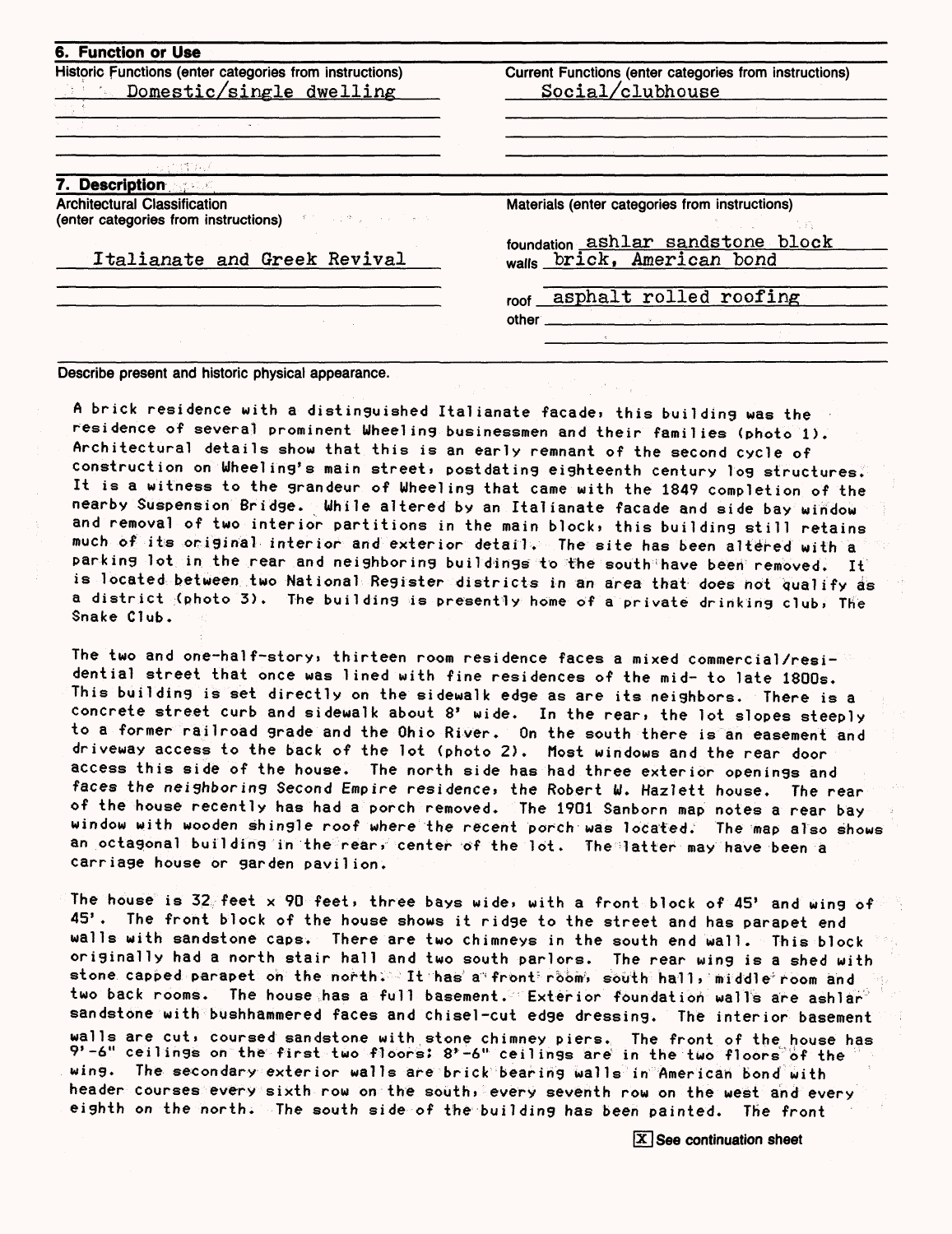## National Register of Historic Places Continuation Sheet

Section number  $\frac{7}{2}$  Page  $\frac{2}{2}$ 

facade brick has been replaced with wire-cut, smooth finish bricks with butter joints. The front block sable roof has asphalt shingles. The wing has a shed roof with asohalt shingles.

The front exterior facade exoresses Italianate details with curved cast-iron window lintels in an egg and dart pattern (photo 4). They are plain on the first floor with center and corner acanthus crests on the second floor. The window lintels are supported by narrow, incised volutes that end in acanthus leaves. The window sills are molded stone with supporting acanthus leaves on the upper window sills. The simple, recessed front doorway is faced in woodi with side "pilasters" that have applied Italianate brackets supporting the plain, overhanging door head. The inner doorway has a transom, side lights with panels below. The Italianate, wooden building cornice has a plain, narrow fascia, bracketed soffit and plain, board frieze set off with applied, round bull-eyes. The front facade shows one course of large\* sandstone foundation stones. There is one sandstone step from the entry way to the sidewalk.

The south facade, west side of the main block and rear facade have regular fenestration. All windows are similar with 1/1 double hung sash, except the north, attic where 6/6 original sash survives. Most windows on the sides and rear have sandstone chiselled lintels and stone sills. There originally was a two-story porch; as the first and second floor side doorways with transoms each are federal/Greek revival style (photo 8). Latter additions to the wing are a late nineteenth century, two storey bay window and an 1870-90 spindle and turned post two-storey porch with entry. Part of the second floor of the porch has been enclosed. There originally was a basement entryway and stair access to the front block basement on the west side.

The two front block chimneys are missing caps and corbels. One rear chimney is missing, the other is missing caps and corbels.

The interior of the building has been altered. The partition dividing the two parlors has been removed, the fireplaces on the first floor also have been removed and a south window closed. This room has become the barroom with panelling covering the walls, ceiling dropped, original oak floors covered. Other partitions have divided the hall and stairwell. An 1880s mantle has been added to the front portion of the hall. In the rear wing, the middle room has been divided, the back rooms may have been changed. Paint, paneling, later flooring and false ceilings obscure the history of the original and subsequent room alterations. On the second floor, the partition dividing the rooms above the parlors has also been removed. A rear apartment has been made of the wing. Most of these changes reflect alterations by the Snake Club. Host changes are fairly recent and reversible.

Many details of the original building survive. The front main block has oak flooring under later floors. The rear wing has poplar floors. The wall finish is soft, locally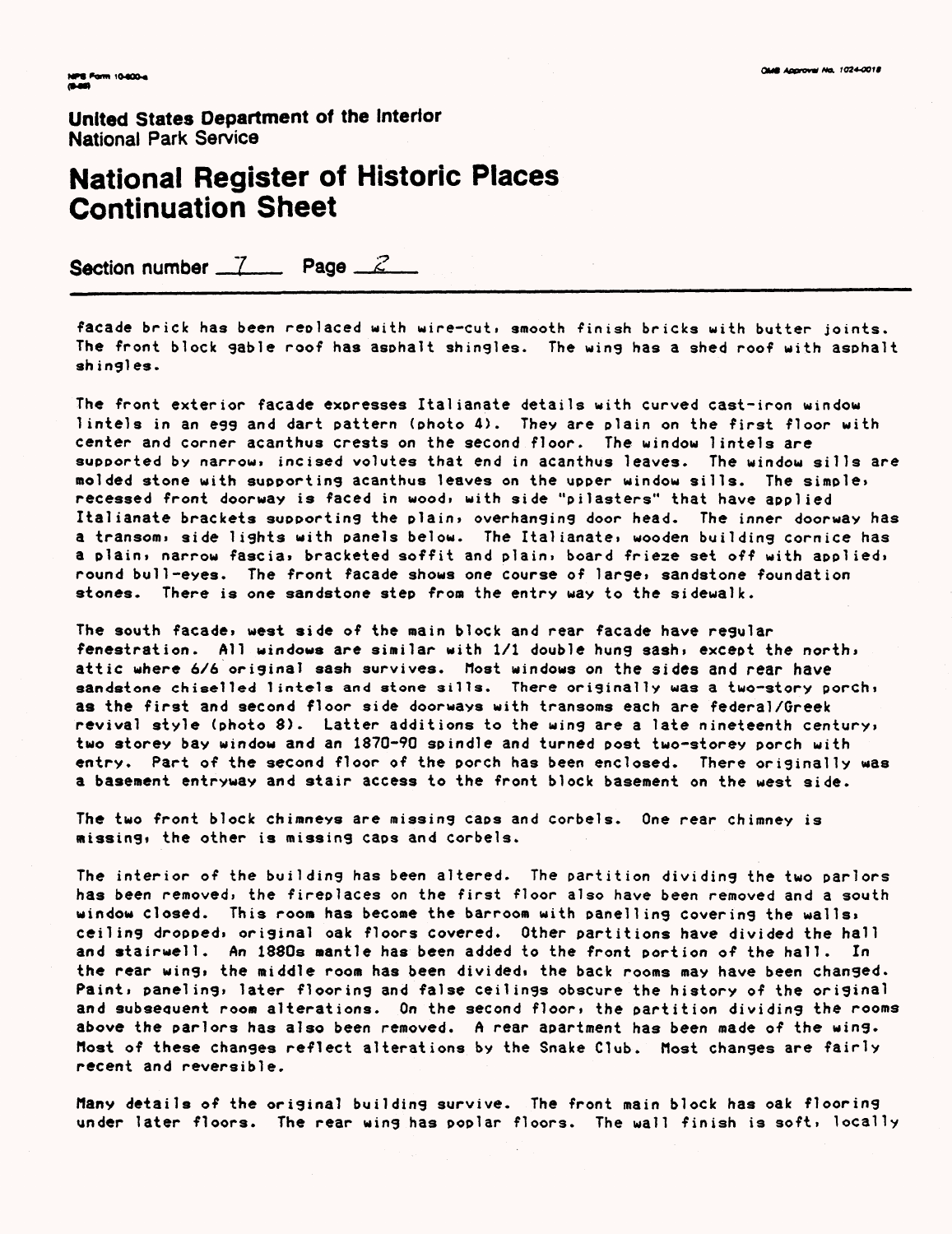### **National Register of Historic Places Continuation Sheet**

Section number  $\frac{7}{2}$  Page  $\frac{3}{2}$ 

made plaster placed directly on the exterior brick bearing walla. Second floor rooms were originally whitewashed. The first floor parlors doorways and windows have wide, Greek revival door architraves with lintels extend beyond the jambs (photo 6). Flat cyma moldings surround the jambs and lintels. The jamb plinths are plain. Uindows have panels beneath the sills. The stair newel and balustrade are turned, heavy, mahogany (photo 5). The second floor rooms in the main block retain oak floors, twopanel Greek revival doors (photo 7), mitered door and window jambs and lintels, marbleized iron fireplaces with sandstone hearths. In the attic, the only surviving 6/6 window has federal-style moldings applied to the window jambs and lintel (photo 8)

Alteration from the original construction to the time of occupancy by the Snake Club mostly dates from the 1860's when the facade changed, the bay window and rear wing brackets were added, the window sash replaced and the various porches added.

9. Bibliography, continued

Ohio County Probate Record. Book 3, pp. 53-60.

Ohio County Registry of Deeds. Book 3, p. 154: Book 31, p. 209: Book 31, p. 479: Book 40, p. 52; Book 48, p. 435; Book 100, p. 188.

Ohio County Tax Record. 1845, 1846, 1847, 1848, 1849.

Uheeling City Directory. 1839, 1851, 1880-1.

Uilde, Joseph L. "History of Uheeling During the Past Forty Years." In Wheeling City Directory, 1879.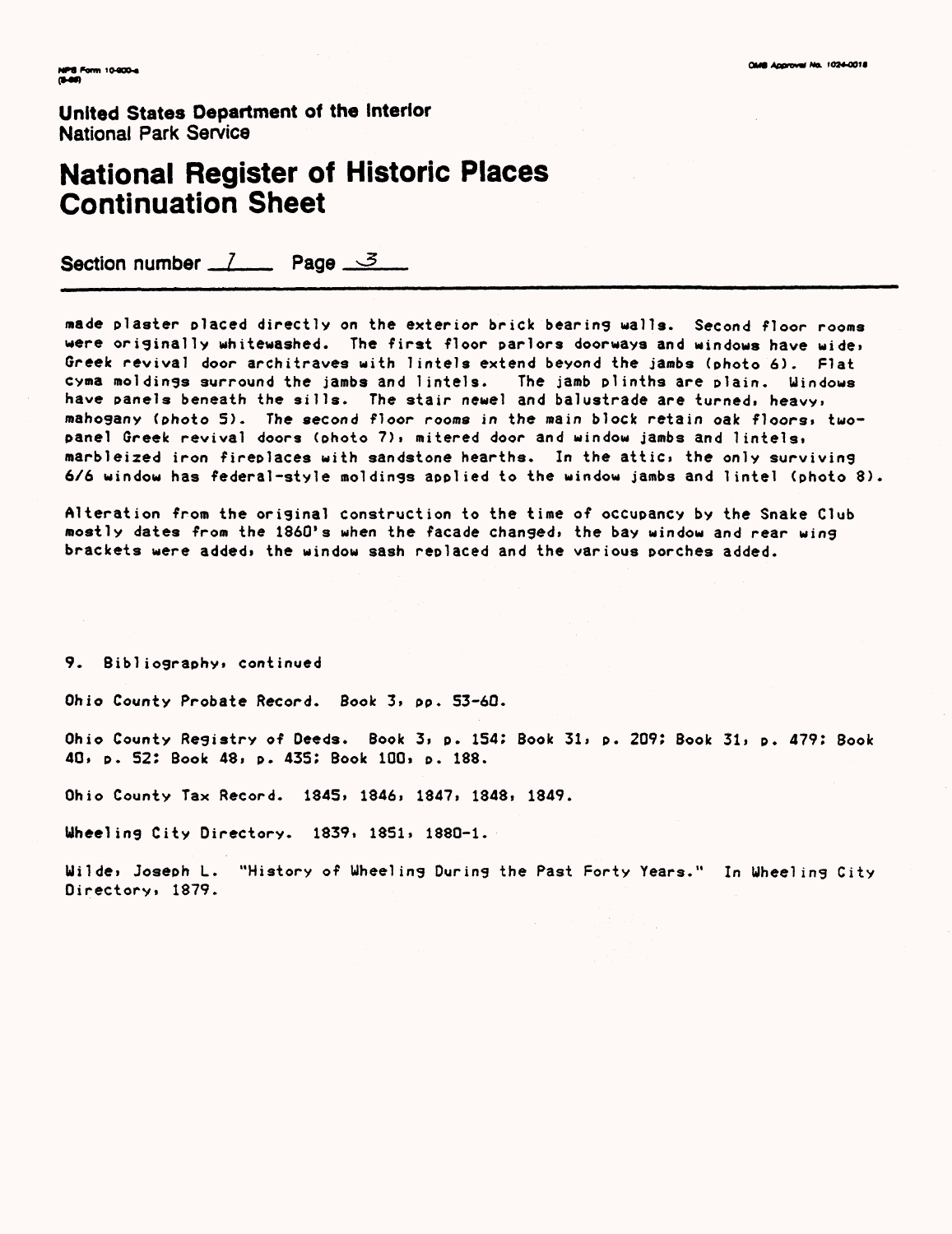| 8. Statement of Significance                                                                          |       |                        |                 |           |                                         |                                 |
|-------------------------------------------------------------------------------------------------------|-------|------------------------|-----------------|-----------|-----------------------------------------|---------------------------------|
| Certifying official has considered the significance of this property in relation to other properties: |       |                        |                 |           |                                         |                                 |
|                                                                                                       |       | nationally             |                 | statewide | $\boxtimes$ locally                     |                                 |
|                                                                                                       |       |                        |                 |           |                                         |                                 |
| Applicable National Register Criteria                                                                 | $X$ A | $\boxed{\mathbf{X}}$ B | IXC             | 1 ID      |                                         |                                 |
|                                                                                                       |       |                        |                 |           |                                         |                                 |
| <b>Criteria Considerations (Exceptions)</b>                                                           |       | в                      | C               | l D       | l IG.<br>Е                              |                                 |
|                                                                                                       |       |                        |                 |           |                                         |                                 |
| Areas of Significance (enter categories from instructions)<br>Social history                          |       |                        |                 |           | Period of Significance<br>1830's-1890's | <b>Significant Dates</b><br>N/A |
| ARCHITECTURE                                                                                          |       |                        |                 |           |                                         |                                 |
| しょうこうきょうしょ 御座の                                                                                        |       |                        | $2 - 78.2 - 5.$ |           | ਨੇ ਦੂਸ ਨੇ ਡੋ ਕਿਹਾ ਕਾ ਕਿਸਾਬਾ             |                                 |
|                                                                                                       |       |                        |                 |           |                                         |                                 |
| こうはんない しょうせいしょうえい あざい                                                                                 |       |                        |                 |           | <b>Cultural Affiliation</b>             |                                 |
|                                                                                                       |       |                        |                 |           | N/A                                     |                                 |
|                                                                                                       |       | コードウェー                 |                 |           |                                         |                                 |
|                                                                                                       |       |                        |                 |           |                                         |                                 |
|                                                                                                       |       |                        |                 |           |                                         |                                 |
| Significant Person<br>Robt. C. Woods, Jacob Rhodes, Morgan Ott                                        |       |                        |                 |           | Architect/Builder                       |                                 |
|                                                                                                       |       |                        |                 |           | unknown                                 |                                 |
|                                                                                                       |       |                        |                 |           |                                         |                                 |

State significance of property, and justify criteria, criteria considerations, and areas and periods of significance noted above.

This imposing, single family dwelling fulfills National Register criteria A and C. As the home of two of Wheeling's many expansionist businessmen, this building illustrates the historic context of Wheeling as residence of successful merchants. It is elligible under criterum B for its association with three prominent Wheel ing businessmen. It also is a rare early surviving structure built before the opening of the Wheeling Suspension Bridge [1849] along the original route of the National Road.

Along the Ohio River» Wheeling was known as a major port and supply center during the nineteenth century. First as the western terminus of the National Road, in 1818, Wheeling became a major outfitting center for persons continuing down the Ohio-Mississippi River system or travel ing over-land into Ohio. The National Road followed Main Street from North Wheeling, passing the site of this building, lot 13i part of the original 112 Tots of Wheeling. With the opening of the Wheeling Suspension Bridge, this block just north of the bridge became very prominent in community social affairs.

. . . . . . . <del>.</del> .

**Strait** 

Buildings\_dating from before the construct ion of the suspension bridge are few in Wheeling. This house was constructed sometime between 1839 and 1845. This large and expensive brick building, sited on the National Road and just north of the Suspension bridge, gives a clear understanding of how the importance of both transportation elements enhanced the prestige of Wheel ing and encouraged major residential development. It was built all of a piece, with thirteen rooms, with Greek revival detail ing in the front rooms and late federal, simple details in the wing and third floor. Many hints of this grandeur survive in the ceiling heights, oak and poplar floors, stone window sills and lintels, iron fireplaces, two-panel doors and restrained Greek revival door and window architraves on the sides and wing.

This lot, the south half of lot 13, Old Town of Wheeling, was deeded to Robert C. Woods by his father's will, probated in 1831 [Probate 3/53]. Robert Woods, the father, was one of three brothers prominent as Ohio County residents who came west from Botetourt County, Virginia, about 1790. Each bought extensive lands east of Wheeling and in the village. At the time of his death, Robert Woods owned a farm, town house, summer house

 $\sqrt{\mathbf{X}}$  See continuation sheet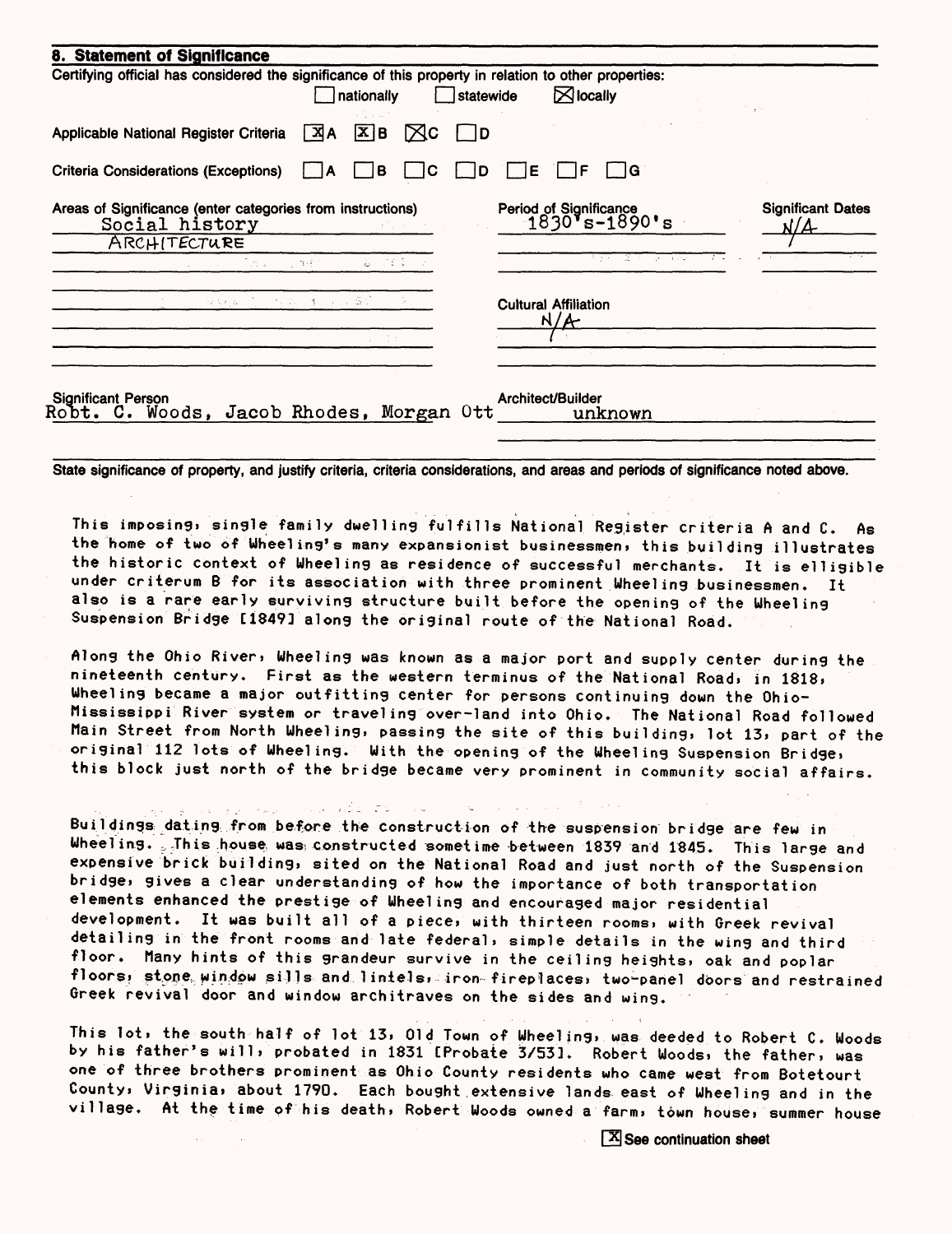#### **9. Major Bibliographical References**

| Barthel, O. H., H. E. Halfpenny, Thomas W. Hassen, Joseph B. Doyle. Atlas of the City<br>of Wheeling. Philadelphia: A. H. Mueller. 1901.                                                                                                                                                        |                                              |
|-------------------------------------------------------------------------------------------------------------------------------------------------------------------------------------------------------------------------------------------------------------------------------------------------|----------------------------------------------|
| Cranmer, Gibson Lamb. History of Wheeling City. Chicago: Biographical Publishing<br>Company. 1902.                                                                                                                                                                                              |                                              |
| Gilchrist, Joseph. Map of City of Wheeling. Wheeling: F. W. Beer & Co. 1870.                                                                                                                                                                                                                    |                                              |
| History of the Upper Ohio Valley. Madison, WI: Brant & Fuller. Vol 1,                                                                                                                                                                                                                           | 1890.                                        |
| Insurance Maps of Wheeling, West Virginia. New York: Sanborn Map Company. 1902.                                                                                                                                                                                                                 |                                              |
| Newton, J. H., G. G. Nicholas and A. G. Sprankle. History of the Pan-Handle.<br>Wheeling: J. A. Caldwell. 1879.                                                                                                                                                                                 |                                              |
| N/A<br>Previous documentation on file (NPS):                                                                                                                                                                                                                                                    | $\boxed{\mathbf{X}}$ See continuation sheet  |
|                                                                                                                                                                                                                                                                                                 |                                              |
| preliminary determination of individual listing (36 CFR 67)                                                                                                                                                                                                                                     | Primary location of additional data:         |
| has been requested                                                                                                                                                                                                                                                                              | State historic preservation office           |
| previously listed in the National Register                                                                                                                                                                                                                                                      | Other State agency                           |
| previously determined eligible by the National Register                                                                                                                                                                                                                                         | Federal agency                               |
| designated a National Historic Landmark                                                                                                                                                                                                                                                         | Local government                             |
| recorded by Historic American Buildings                                                                                                                                                                                                                                                         | <b>University</b>                            |
| Survey # 2009 Survey # 2009                                                                                                                                                                                                                                                                     | $\overline{\times}$ Other                    |
| recorded by Historic American Engineering                                                                                                                                                                                                                                                       | Specify repository:                          |
| $\mathsf{Record}~#$<br>the control of the control of the control of the control of the                                                                                                                                                                                                          | FRIENDS OF WHEELING INC.                     |
|                                                                                                                                                                                                                                                                                                 |                                              |
| 10. Geographical Data                                                                                                                                                                                                                                                                           |                                              |
| $.2$ acres.                                                                                                                                                                                                                                                                                     |                                              |
| Acreage of property ______                                                                                                                                                                                                                                                                      |                                              |
| <b>UTM References</b><br>523480<br>4434465<br>$A$ $ 1,7 $<br>Northing<br>Zone<br>Easting<br>C.                                                                                                                                                                                                  | B I<br>Zone Easting<br><b>Northing</b><br>DI |
|                                                                                                                                                                                                                                                                                                 |                                              |
|                                                                                                                                                                                                                                                                                                 | See continuation sheet                       |
| The Robert C. Woods house occupies the south part of lot 13, 0ld Town of Wheeling.<br>frontage on Main Street is 27 feet 9 inches according to the deed of November 28, 1848<br>conveying the land to Jacob S. Rhodes [Deeds 31/479]. The south lot line abuts the<br>north side of Pine Alley. | The                                          |
|                                                                                                                                                                                                                                                                                                 |                                              |
|                                                                                                                                                                                                                                                                                                 | See continuation sheet                       |
| <b>Boundary Justification</b>                                                                                                                                                                                                                                                                   |                                              |
|                                                                                                                                                                                                                                                                                                 |                                              |
| The boundary includes the entire city lot that has historically been associated with<br>the Robert C. Woods house.                                                                                                                                                                              | せいこうぼく                                       |
|                                                                                                                                                                                                                                                                                                 |                                              |
|                                                                                                                                                                                                                                                                                                 | See continuation sheet                       |
| 11. Form Prepared By                                                                                                                                                                                                                                                                            |                                              |
| Rebecca M. Rogers<br>name/title                                                                                                                                                                                                                                                                 |                                              |
|                                                                                                                                                                                                                                                                                                 | $1 - 22 - 91$                                |
| organization ____<br>44 Audubon Road                                                                                                                                                                                                                                                            | date $\mathbf{r}$<br>216-757-8986            |
| street & number_                                                                                                                                                                                                                                                                                | telephone                                    |
| Youngstown<br>city or town _                                                                                                                                                                                                                                                                    | zip code $44514$<br>state $\underline{OH}$   |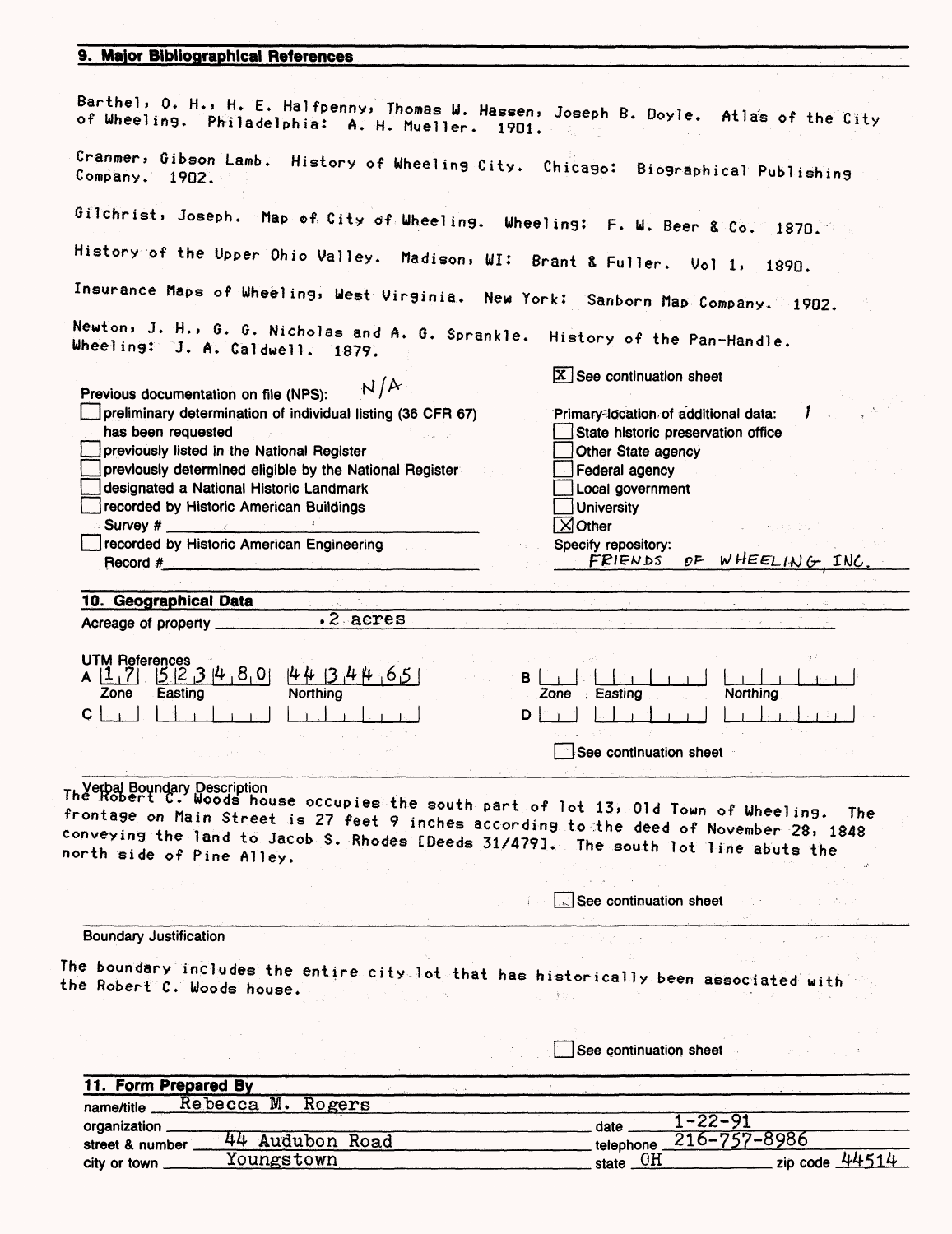## National Register of Historic Places Continuation Sheet

Section number  $8 \qquad$  Page  $2 \qquad$ 

and extensive country and city land. The son, the Ohio County surveyor who established the Marshall County/Ohio County line in 1835, invested in local real estate, becoming increasingly prominent in Wheelin9 through his business successes. The development of this house and lot 13 is an example of one of his earliest investments. He had the late federal/Greek revival house constructed between the time of his inheritance, 1831, and the oldest surviving tax record, 1845. This early tax record evaluates the house at \$3000 and lot at \$2000. When the house was sold to Jacob Rhodes in November, 1848, for \$2900, the deed noted it as "the residue of said lot 13." Woods sold the north side of the lot earlier that year, in August, for \$3000, a price large enough to include buildings on that lot, too. Woods sold the properties at a profit, \$900 above tax appraisal [Deeds 31/209 and 31/4793. There is no record that Robert C. Woods occupied the house.

The first known resident of the house, Jacob S. Rhodes, established his store on the corner of Main Street at the entrance to the bridge about the time he bought Woods' house, in 1848. His dry goods business, J. S. Rhodes & Co., was one of the largest in Wheeling from it founding until the turn of the century. He helped finance the construction of several of the commercial buildings of the city and was an organizer of the First National Bank of Wheeling. He was on the founding board of Greenwood Cemetery [Brant & Fuller]. Rhodes sold the house to firs. Mary Wilson in 1954 for \$5000 [Deeds 40/52] .

In 1865, Morgan Ott bought the house, still a prominent residence, for \$6000 [Deeds 48/4353. Ott added \$600 in improvements to the house in 1868 [Taxes 1868]. Morgan Ott and his brother Henry were the second generation of hardware merchants in their family. The firm, S. Ott, Son & Co. was the principal hardware dealer in the city [Wilde]. Ott sold the house in 1898 [Deeds 100/188].

Buildings dating from before the construction of the suspension bridge are few in Wheeling. This large and expensive brick building, sited on the National Road and just north of the suspension bridge, gives a clear understanding of how the importance of both transportation elements enhanced the prestige of Wheeling and encouraged major residential development.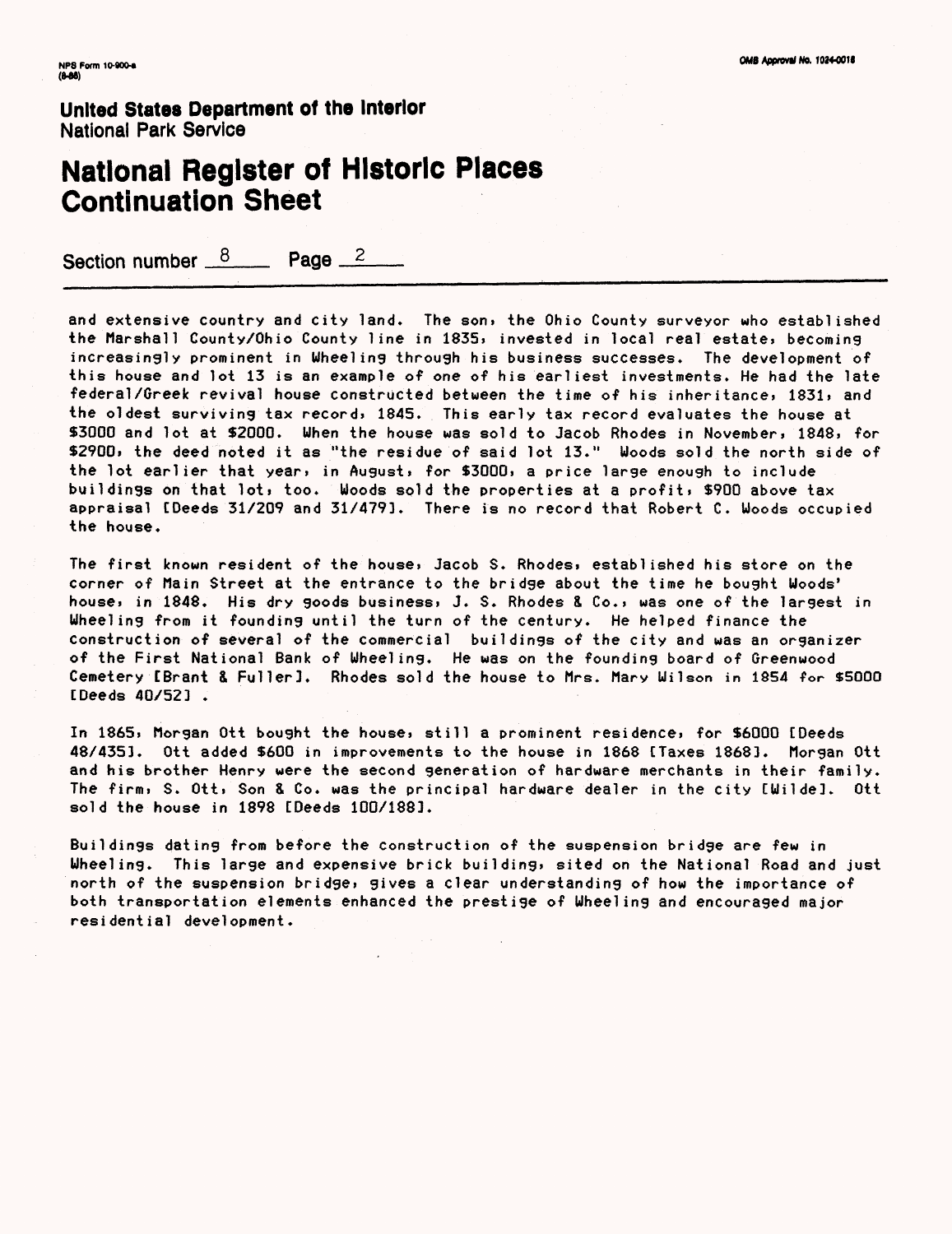

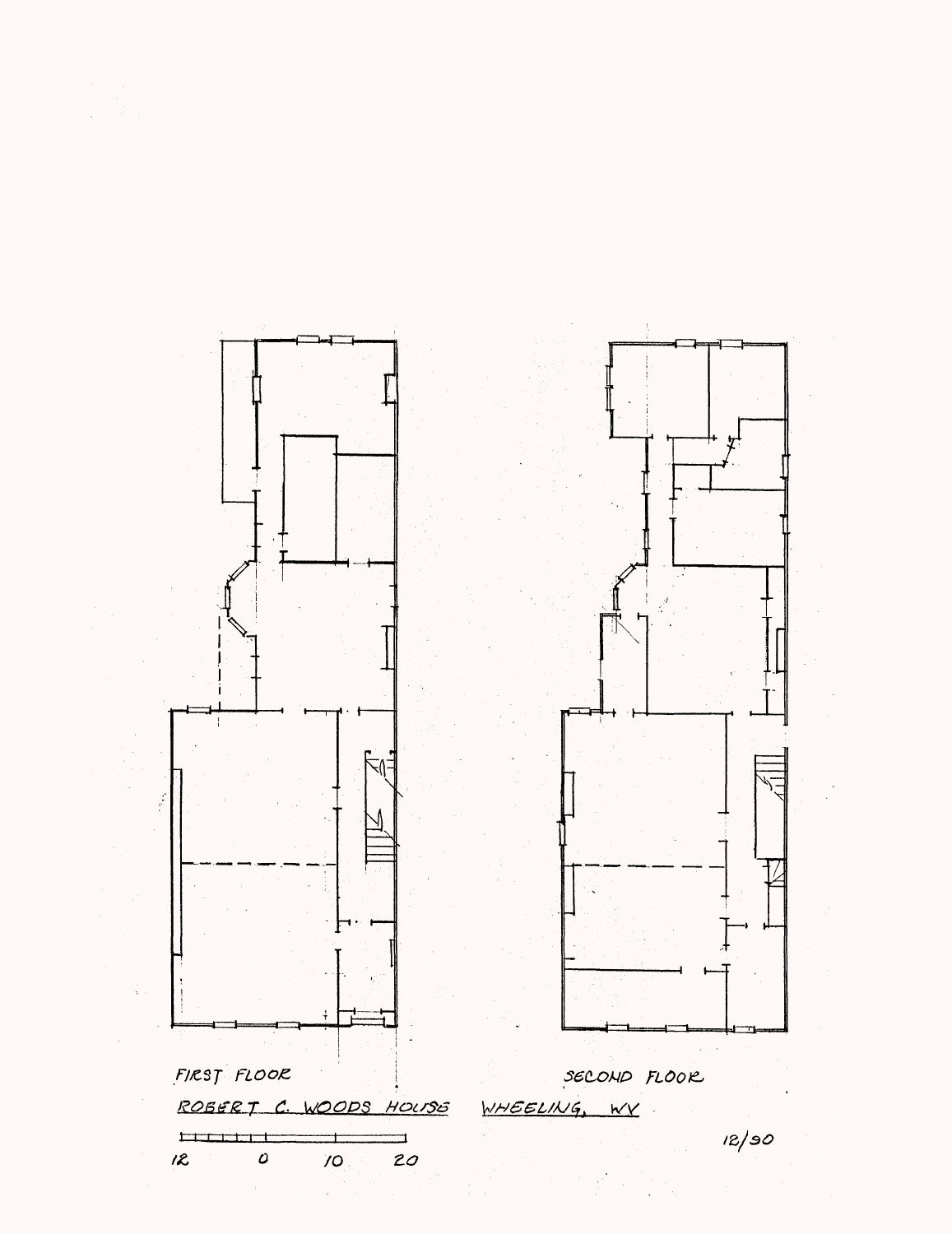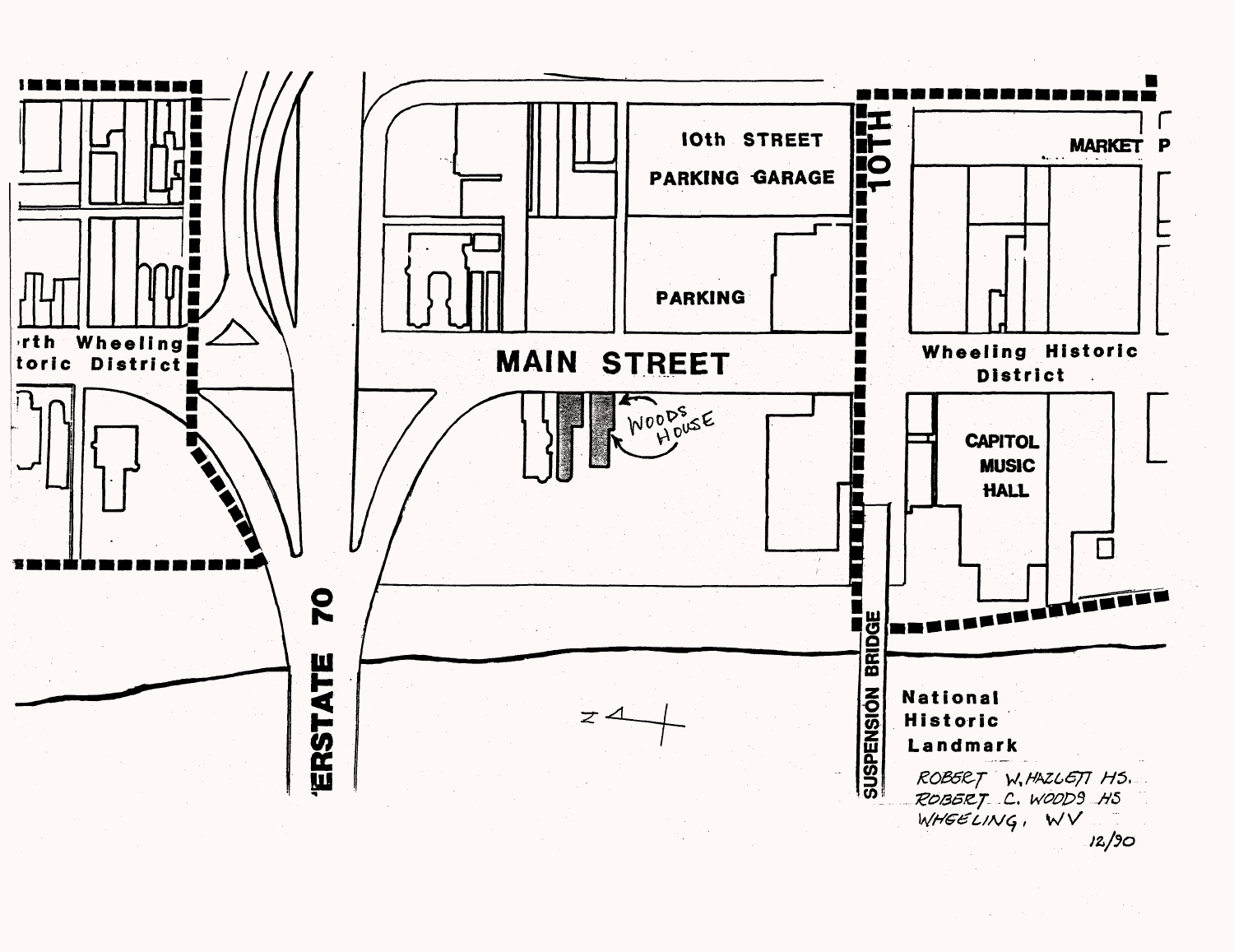